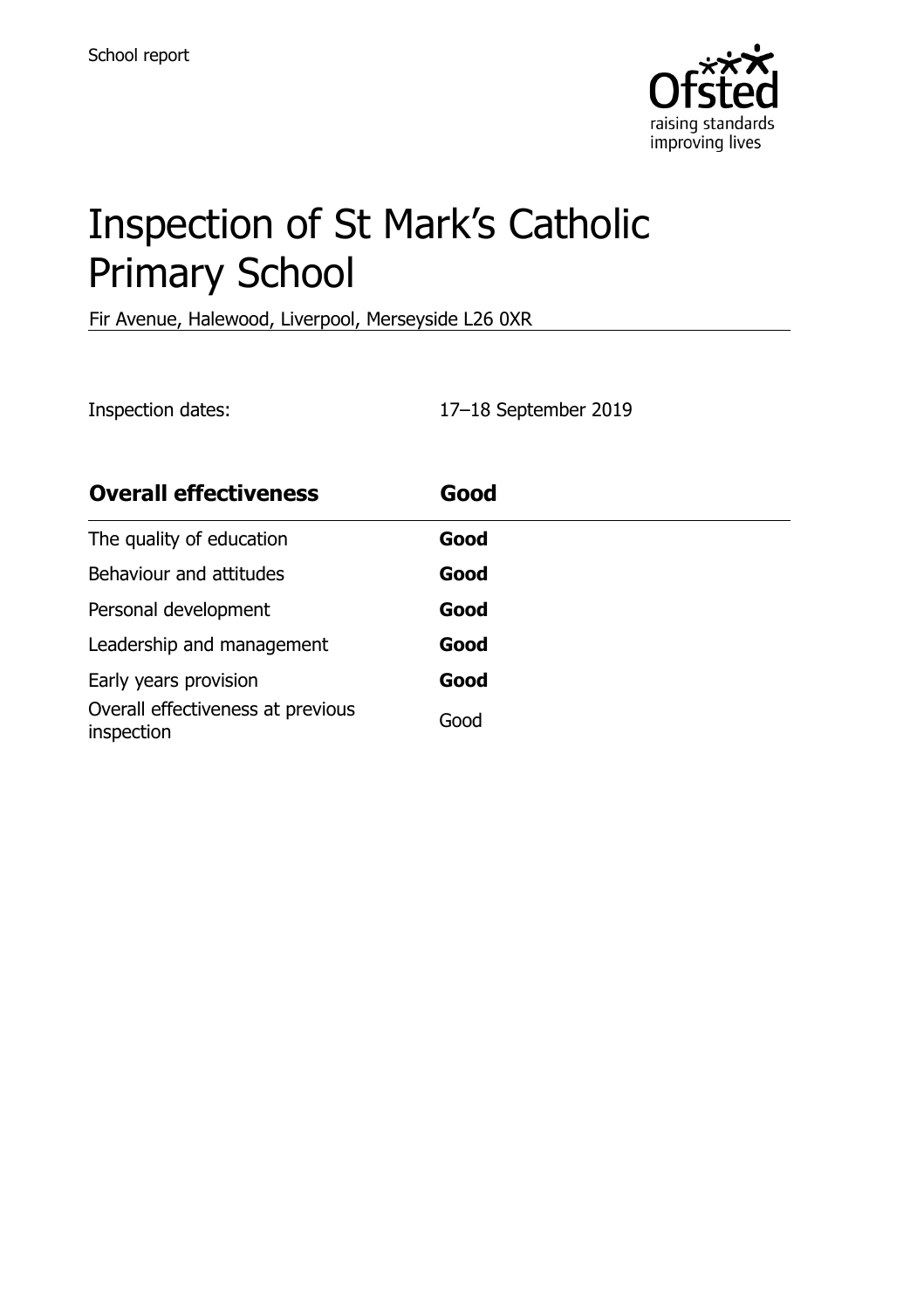

#### **What is it like to attend this school?**

Pupils feel safe and happy in school. They told us that the school looks after them well. Pupils trust the staff to sort out any problems that they might have. They say that there is little or no bullying. The many pupils we spoke to agreed that teachers do their absolute best to sort things out if pupils fall out with each other. St Mark's is a friendly community. Pupils have fun because teachers make lessons interesting and they enjoy each other's company. Pupils know that the school wants them to be as successful as possible. Pupils say that teachers always help them if they are struggling with their work. Behaviour is good. This means that everyone can concentrate and learn in lessons. Pupils enjoy playing together at breaks and lunchtimes. They enjoy the many trips and visits that teachers plan to make different subjects more interesting. They take part in many sporting activities and enjoy craftwork. Pupils are proud to attend this school. Parents and carers feel welcome in school. Staff make sure that parents know how they can support their children's learning.

#### **What does the school do well and what does it need to do better?**

Leaders want every pupil to have a really strong start to their education so that they can get the best out of secondary school later. Teachers work hard to make sure that all the pupils, including those who are disadvantaged and those with special educational needs and/or disabilities, have a good education.

This starts with making sure that every pupil can read and write well and has a wide vocabulary. Staff read lots of books with pupils. They give pupils plenty of practice in reading aloud fluently. They want all pupils to be confident when they speak. In mathematics, teachers make sure that pupils build on their earlier learning. Work in pupils' books shows that they remember and become fluent in areas such as number bonds. However, there is not a strong enough link between what children have learned in the early years and new work in key stage 1.

Leaders have been working for some time to make sure that pupils get a good deal in every subject. This is already the case in reading, writing and mathematics. The school has improved the way pupils learn about history and geography. For example, instead of teaching a series of different events from history, teachers now build on earlier learning, regularly revisiting topics and helping pupils to understand the chronology of history. Leaders are now working on making similar improvements in other subjects, such as music, art and computing. They have made an excellent start on reshaping the curriculum but need more time to complete the changes.

Teachers know their subjects well and are enthusiastic. This makes learning lively and interesting. The school is developing a new way of checking on pupils' work. The purpose is to help pupils to remember more and build up strong knowledge and understanding in different subjects.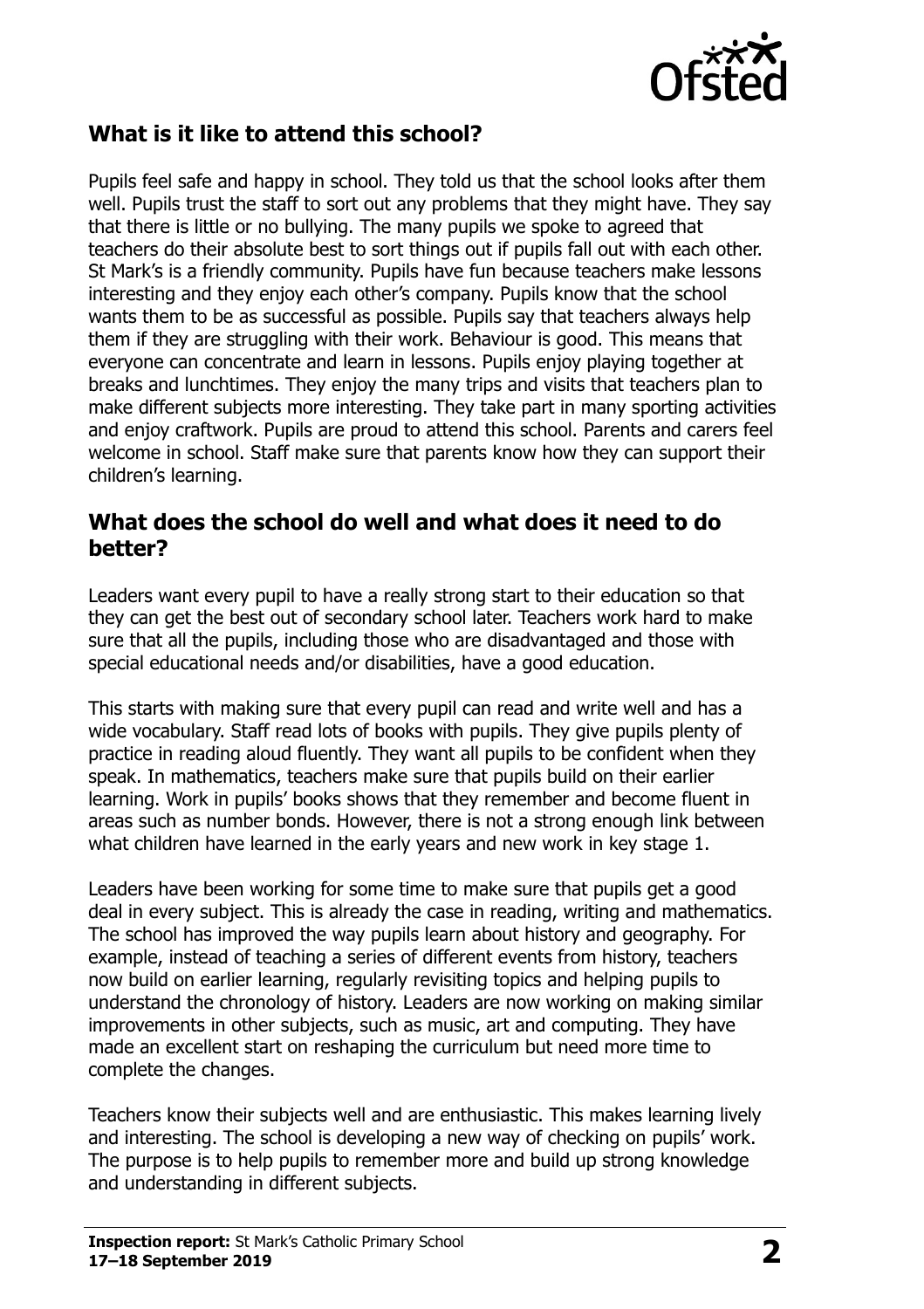

Pupils and teachers get on well with each other. Pupils concentrate and listen to their teachers and to each other. The work in most books reflects the new emphasis in the curriculum that pupils know and remember more.

Pupils learn about modern Britain and understand what is meant by democracy and the importance of the law. They learn how to keep healthy and fit. However, there are fewer opportunities for pupils to learn about different cultures and faiths.

All the staff in this school have responsibilities for leading in different subjects. Staff feel valued for the contribution that they make to school improvement. Staff and parents speak highly of the senior leaders, who manage the school well. The governors are experienced and keep a very good check on how well pupils are achieving and how well they are looked after.

Children feel safe, happy and excited about learning in the early years. They quickly get used to school. They enjoy working in their bright classroom and outdoor areas. Adults teach children by talking to them, setting interesting tasks and making sure that, as they play, they learn at the same time.

In the Nursery class, children learn about numbers and letters and sounds from the start. They really enjoy story time. During the inspection, the Reception class loved listening to 'We're Going on a Bear Hunt' and joining in. Children behave well and are very well looked after. They are ready for work in Year 1 by the time that they reach the end of Reception.

# **Safeguarding**

The arrangements for safeguarding are effective.

Leaders and governors work hard to make sure that every child is safe in school. All staff have regular training so that they know what signs to look for if a pupil seems unhappy or unwell. The very experienced learning mentor works with children and families who may need extra support. School leaders regularly work with other agencies to make sure that children are safe. The school carries out careful checks on everyone who is employed there or who regularly visits the school. Leaders have made sure that the building is safe and that entrances and exits are secure.

# **What does the school need to do to improve?**

# **(Information for the school and appropriate authority)**

In mathematics, there is not a strong enough link between what children have already learned in the early years and the Year 1 curriculum. This means that teaching does not build well on what pupils already know. Leaders need to ensure that the mathematics curriculum is sequenced more effectively as pupils move from Reception into Year 1.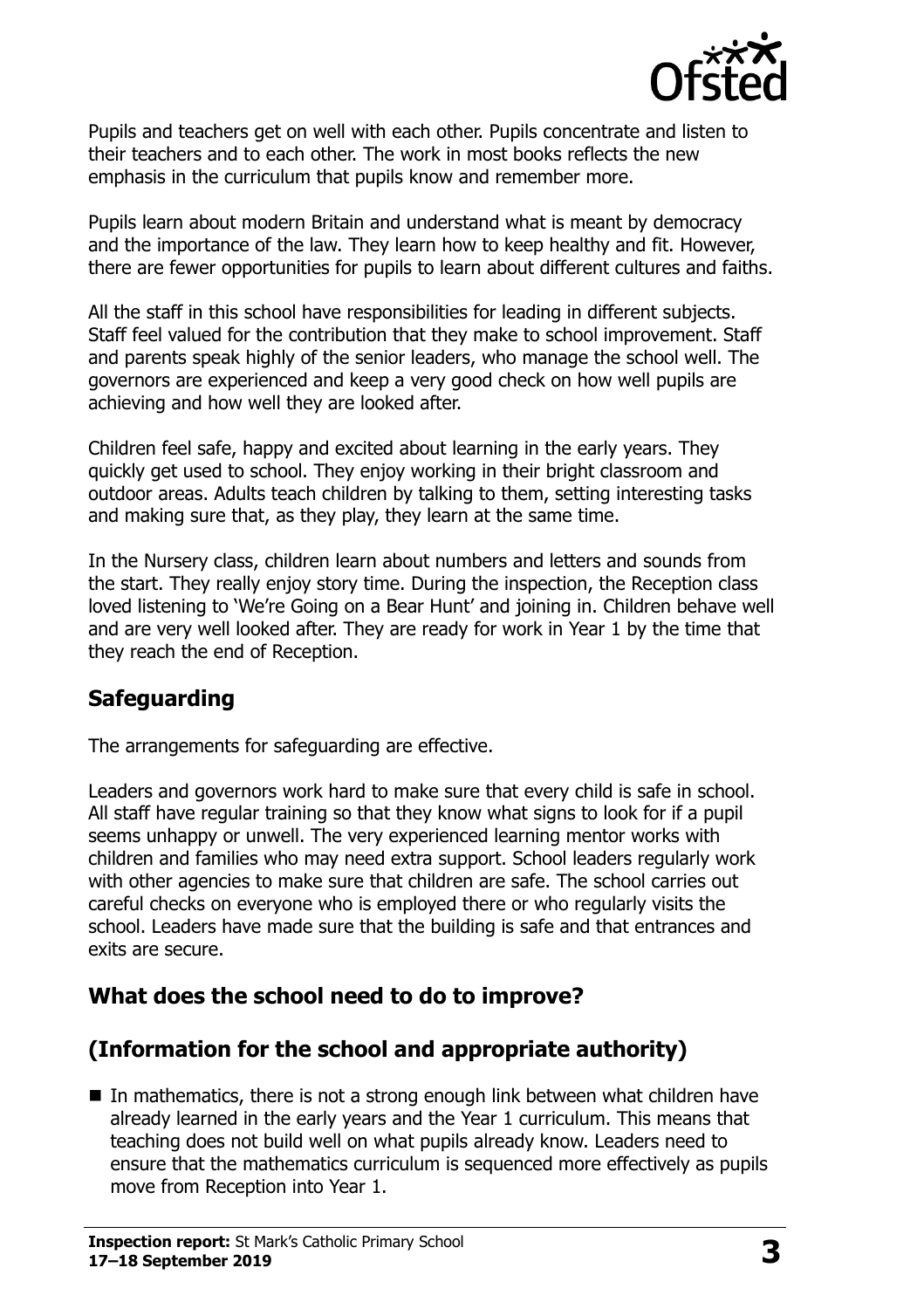

- **Pupils do not have many opportunities to learn about other cultures and world** faiths in a way that makes them memorable. Leaders should make sure that the curriculum enables pupils to understand more about the different kinds of people who live in modern Britain and other world faiths.
- $\blacksquare$  The new assessment system helps teachers know how well pupils are learning. It has also been designed to reduce the workload of staff. However, it is still in the early stages. Leaders and teachers need to fully embed this system so that it becomes an even more effective method for checking pupils' understanding and progress.

The transition arrangements have been taken into account during this inspection.

### **How can I feed back my views?**

You can use [Ofsted Parent View](http://parentview.ofsted.gov.uk/) to give Ofsted your opinion on your child's school, or to find out what other parents and carers think. We use Ofsted Parent View information when deciding which schools to inspect, when to inspect them and as part of their inspection.

The Department for Education has further quidance on how to complain about a school.

If you are not happy with the inspection or the report, you can [complain to Ofsted.](http://www.gov.uk/complain-ofsted-report)

#### **Further information**

You can search for [published performance information](http://www.compare-school-performance.service.gov.uk/) about the school.

In the report, '[disadvantaged pupils](http://www.gov.uk/guidance/pupil-premium-information-for-schools-and-alternative-provision-settings)' refers to those pupils who attract government pupil premium funding: pupils claiming free school meals at any point in the last six years and pupils in care or who left care through adoption or another formal route.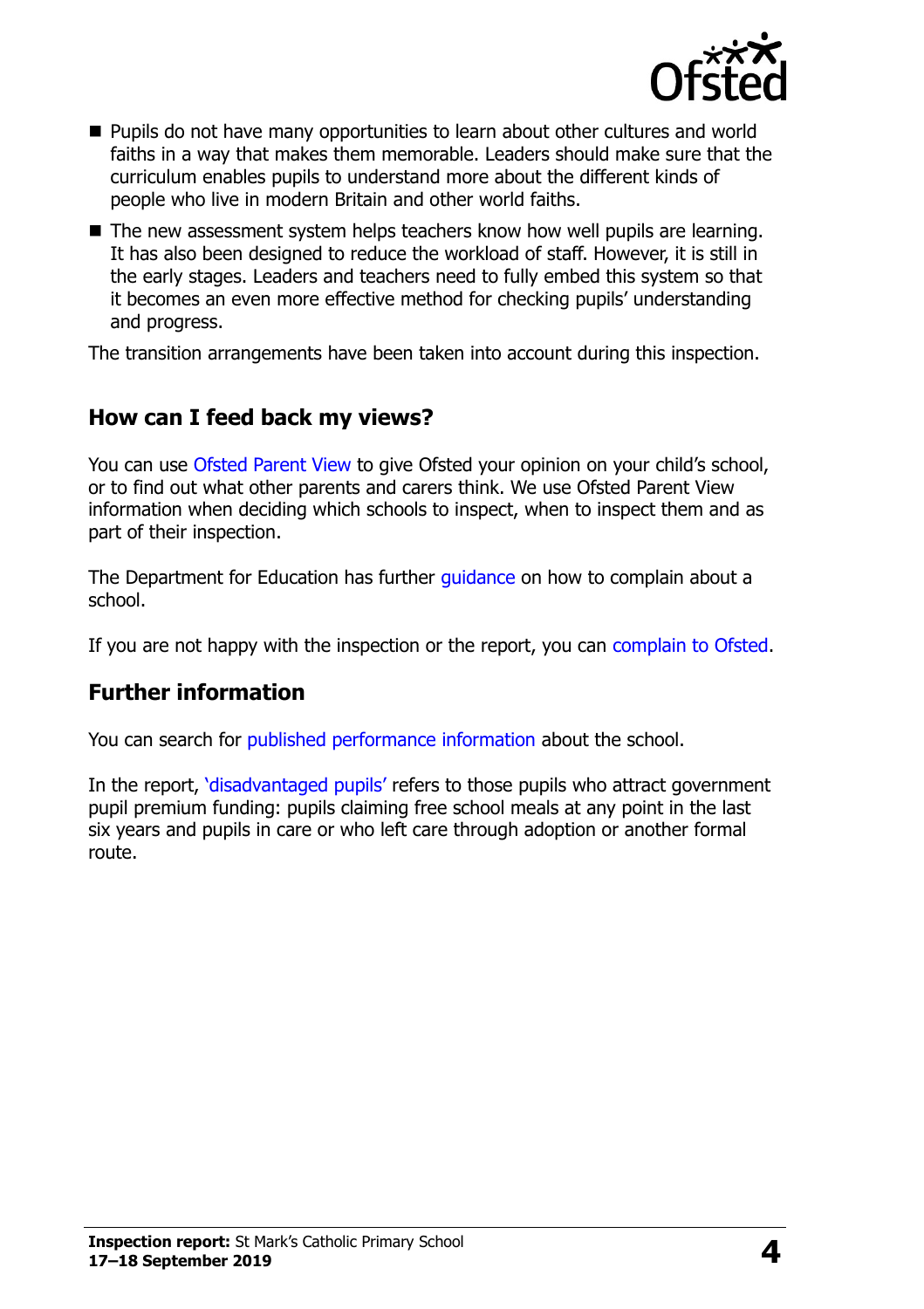

#### **School details**

| Knowsley Metropolitan Borough Council<br>10110920<br>Primary<br>Voluntary aided<br>3 to 11<br>Mixed<br>239<br>The governing body<br>Ann Farrell<br><b>Richard Coakley</b><br>www.stmarkshalewood.org.uk<br>16 October 2018 | Unique reference number             | 104469 |
|----------------------------------------------------------------------------------------------------------------------------------------------------------------------------------------------------------------------------|-------------------------------------|--------|
|                                                                                                                                                                                                                            | Local authority                     |        |
|                                                                                                                                                                                                                            | <b>Inspection number</b>            |        |
|                                                                                                                                                                                                                            | <b>Type of school</b>               |        |
|                                                                                                                                                                                                                            | <b>School category</b>              |        |
|                                                                                                                                                                                                                            | Age range of pupils                 |        |
|                                                                                                                                                                                                                            | <b>Gender of pupils</b>             |        |
|                                                                                                                                                                                                                            | Number of pupils on the school roll |        |
|                                                                                                                                                                                                                            | <b>Appropriate authority</b>        |        |
|                                                                                                                                                                                                                            | <b>Chair of governing body</b>      |        |
|                                                                                                                                                                                                                            | <b>Headteacher</b>                  |        |
|                                                                                                                                                                                                                            | Website                             |        |
|                                                                                                                                                                                                                            | Date of previous inspection         |        |

# **Information about this school**

- The school runs a daily breakfast club.
- The school sometimes uses alternative provision at Motiv8.

# **Information about this inspection**

We carried out this inspection under section 5 of the Education Act 2005.

- We had discussions with the headteacher, the deputy headteacher, the special educational needs coordinator, the leaders for the early years and key stage 1 and several curriculum leaders. We met the chair of governors and two other members of the governing body.
- We held meetings with representatives from the local authority and from the diocese.
- We looked closely at reading, mathematics, history and music. We talked to the subject leaders, visited pupils during lessons, spoke to them about their learning, listened to pupils' reading and looked at the work in their books. Because it is early in the academic year, the inspectors also looked at books from last year. We also considered pupils' work in science and writing.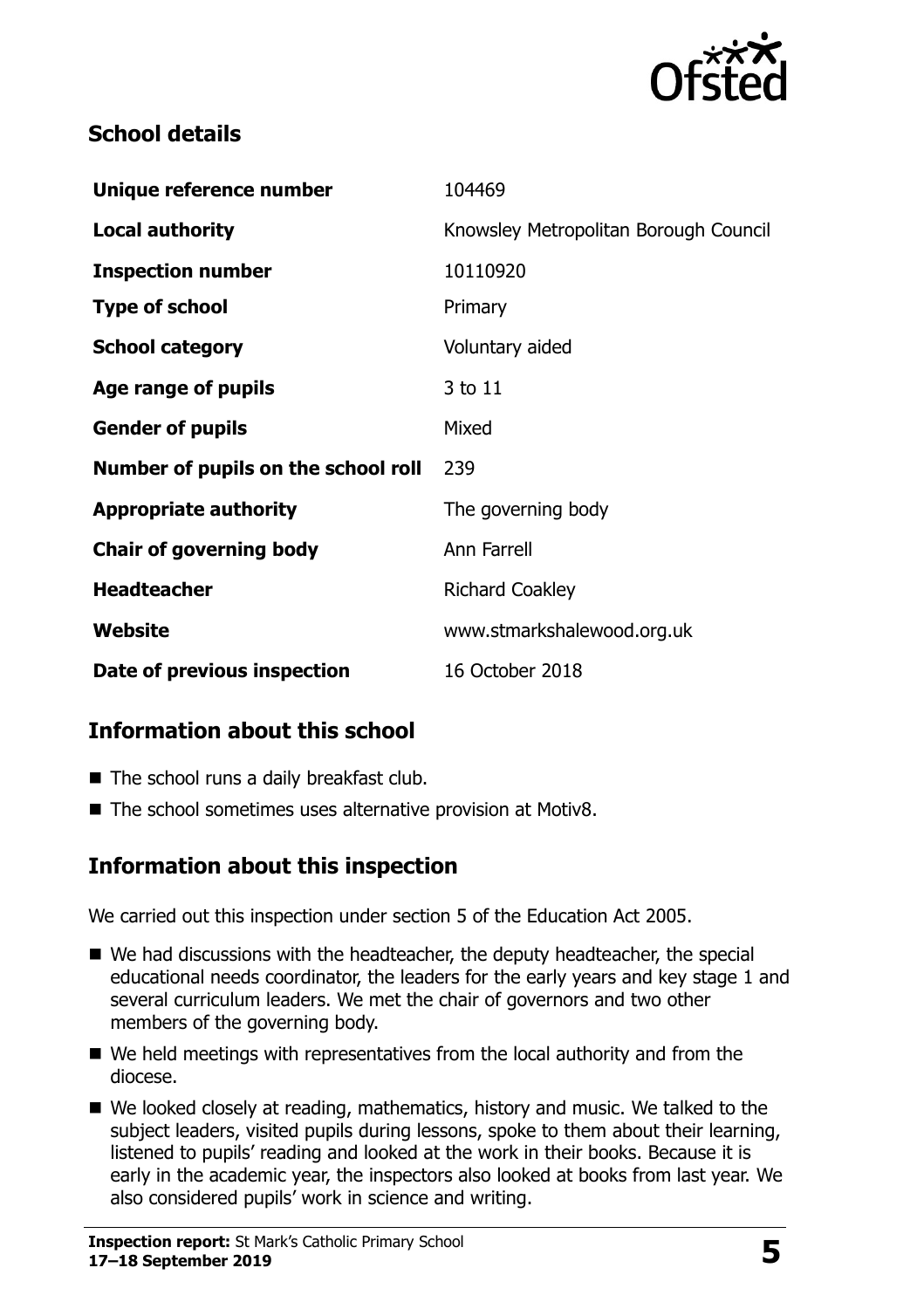

- We gained the views of parents from the 21 responses to Ofsted's online questionnaire, Parent View, and from looking at the school's internal questionnaires. We gained the views of staff from speaking to them and from the 14 responses to the Ofsted staff questionnaire.
- We examined the school's processes for safeguarding children. We looked at policies and procedures, checked the school's central record of staff and spoke to governors and teachers about safeguarding. We also talked to many pupils about how safe they felt in school.

#### **Inspection team**

Judith Straw, lead inspector **Conservation Conservation** Ofsted Inspector

Moira Atkins Ofsted Inspector